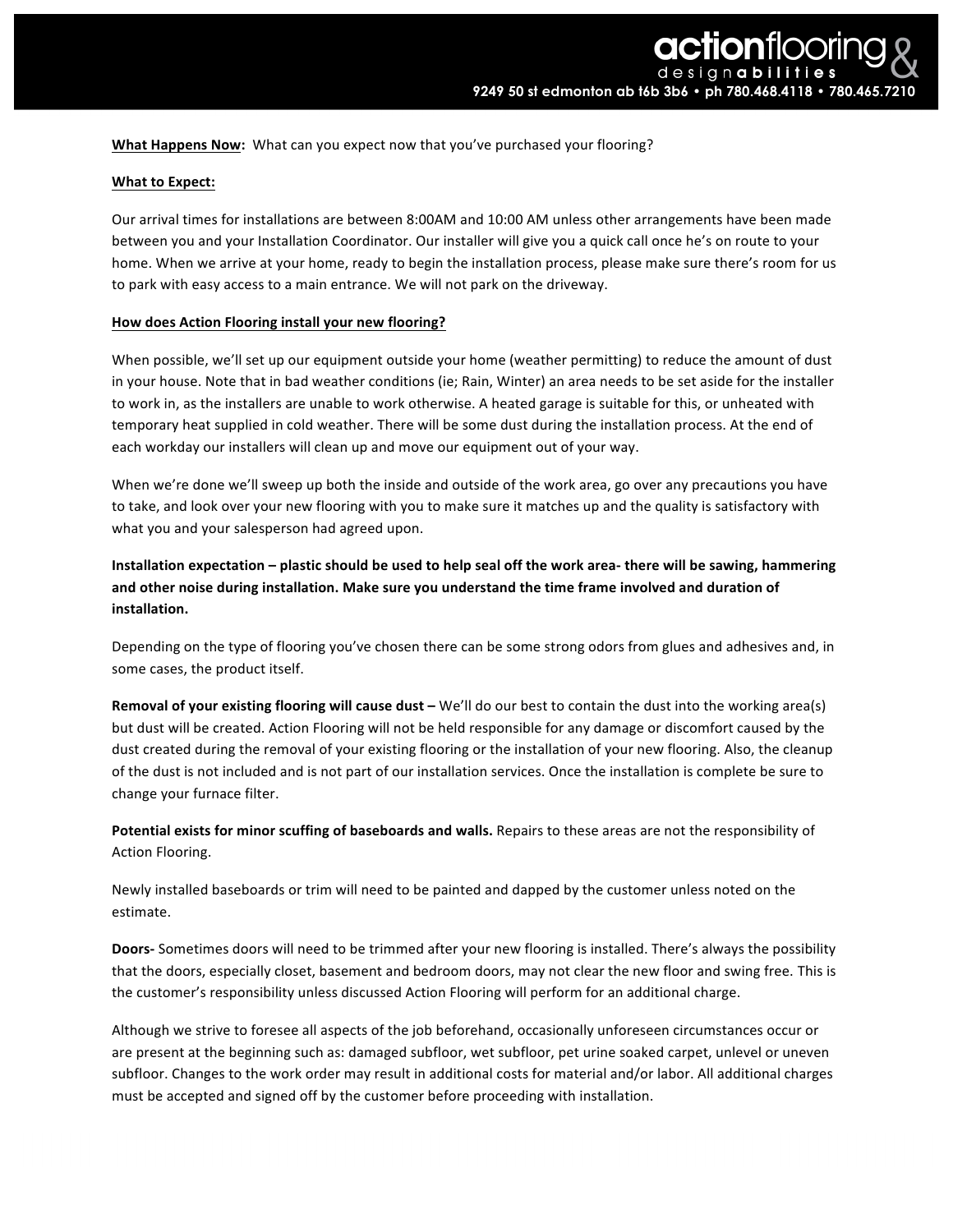# **What are you responsible for?**

**Changing your installation date and time** – We require at least 48 hours' notice, prior to your original agreed on installation date, if a change is needed.

**Getting the space ready** – furniture is first on your to do list. Empty the contents of china cabinets, drawers, shelves, closets, etc. Disconnect all electronics. All closet floors must be clean, and the bottom rack of clothing removed. Pictures, mirrors and any loose items on common walls should be taken down so that the vibrations from installing your new flooring don't cause unnecessary damage to items in adjacent rooms and other areas of your home. You are responsible for appliances and plumbing fixtures. Our installers do not move furniture unless that service has been discussed with your salesperson and included in your estimate. Please be sure to have **your** part completed before the installer(s) arrive. If our installer(s) can't begin working upon their arrival time, the schedule may change and extra charges may occur.

The building should be completely closed in, with outside windows & doors in place and working. ALL wet trades (drywall, paint, etc) should have completed their work. Your air conditioning, heating, and ventilation systems should be operating with the temperature and relative humidity set at "normal living conditions" – between 60 & 80 degrees (F) and between 30-50 percent humidity.

**Heat, light & power** - The area(s) to receive your new flooring must have appropriate climate control, power, and adequate lighting during and after installation, per the manufacturer's specifications. If you have gas appliances, contact the gas company about safely disconnecting and reconnecting these pieces. Please be ready so that the installation process can go as smooth as possible.

The customer should advise Action Flooring of any previous floor issues such as water leaks, noisy spots or squeaks prior to arrival.

**Children & pets** – children and/or pets must be kept out of the work area. For the health and safety of all involved, if children and/or pets enter into the installation areas our installers will stop work immediately and will not continue until they are removed by the homeowner.

**Baseboards/Trims** – In most situations existing baseboards and mouldings need to be removed prior to flooring installation. Be sure to discuss with your sales person or installer if you are going to keep what you have or choose something new. Removal and reinstallation (including painted baseboards and work work) are your responsibility unless discussed otherwise. 

It is the customer's responsibility to follow the manufacturer's guidelines for cleaning and maintaining your floor.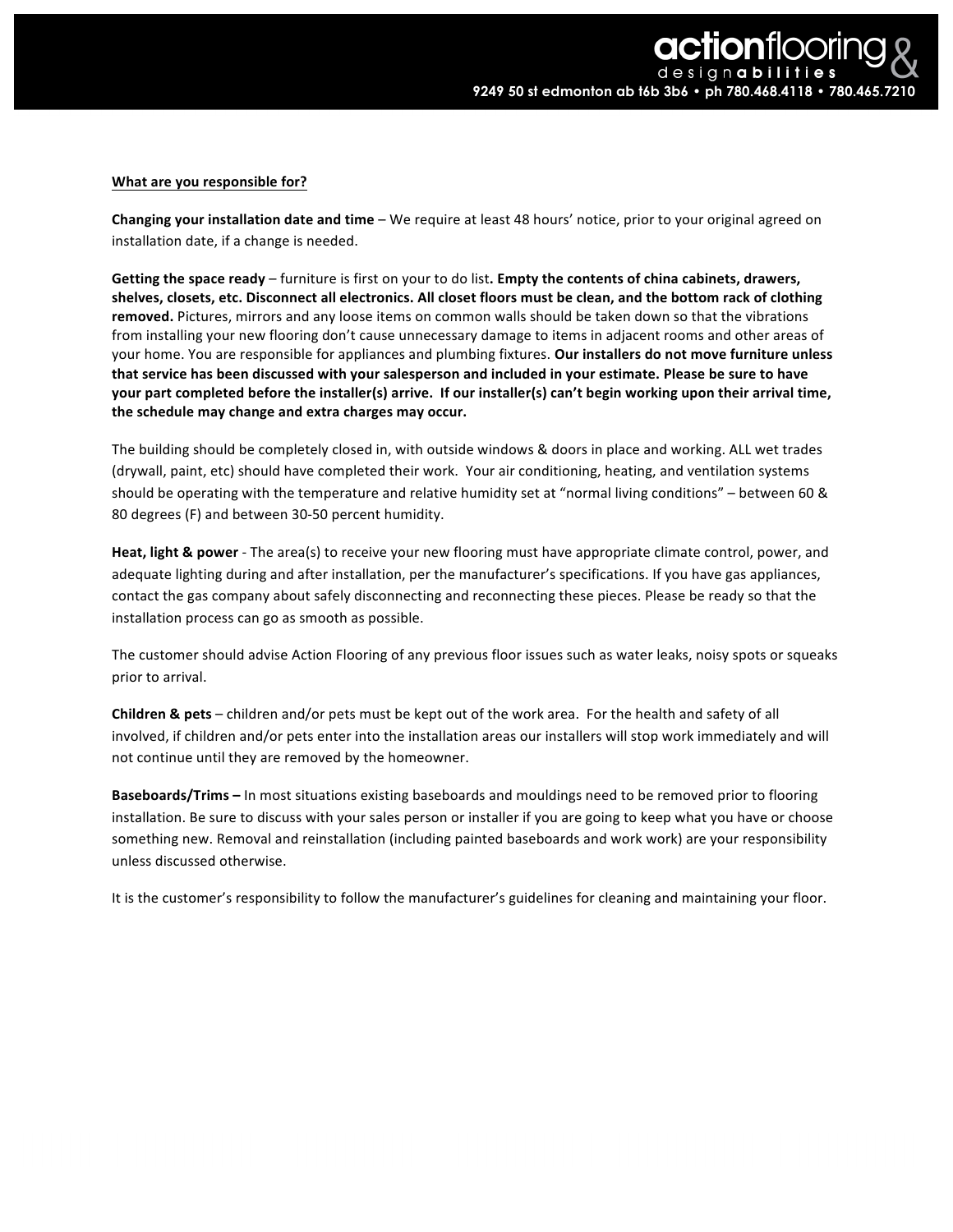#### **Carpet: What to expect:**

Expect your new carpet to shed. Simply vacuum the lose fibers away. Expect that your new carpet will also sprout or "blossom" (small loops or tufts may become visible after installation). Use scissors to strip the loose fibers to the consistent pile height. Most carpets will continue to release fibers for about 2-4 vacuums. It is the customer's responsibility to make sure you have the appropriate vacuum for the type of carpet you have purchased. If wrinkles or ripples appear, then it may be necessary to re-stretch your caret. If this happens please call your salesperson.

**Carpet and radiant heat:** It is not as common to install carpet over radiant heat since it tends to hold the heat in and the idea behind radiant heating is to allow the heat to flow through the flooring product and up into the air. If the customer still chooses to do carpet over radiant heat, they *must* upgrade their underlay to a pad that is rated over radiant heat. Normal underlay will dry up and won't be as effective. The 10lb pads we stock are rated as such.

Seam placement must be discussed during the measurement or prior to order approval. Carpet seams may become less visible in time so be prepared to live with your new flooring for a few months before voicing any concerns. The customer is able to directly affect the number, type and width of carpet/vinyl they elect to purchase. Typically, having fewer seams requires purchasing more waste - your salesperson can explain further if this is something of concern or interest.

### **Stone:**

Stone is a natural product that can vary in color, size, grain, etc. Please be advised, natural products such as natural stone will vary from little to extreme variation and textures. This adds to the character and beauty of the product, make sure you know what to expect with a natural product such as this. If variation isn't in the customer's interest, the sales person can help them find an alternate product (laminate, vinyl plank, porcelain, ceramic) that will work for them.

Action Flooring does not warranty exact matches from piece to piece or from piece to sample.

### **Vinyl: What to expect:**

The shape and type of your substrate (surface on which the vinyl flooring will be laid) will need to be known in order to apply the appropriate preparation before your vinyl flooring can be installed. Your substrate may require an underlayment and this will add height to your floor and may affect your appliances and counters. Existing baseboards and mouldings have to be removed prior to vinyl flooring installation  $-$  it is a good idea to discuss if you are going to keep what you have or go with something new.

The subfloor needs to be as clean and level as possible to ensure the new vinyl flooring will be well supported. Be prepared that your existing subfloor may need to be prepared or a new one installed to receive the vinyl flooring. 

## **Installation methods:**

- 1. **Full Spread:** the adhesive is troweled over the entire substrate. Do not replace your appliances for a minimum of 24-72 hours after installation. Light foot traffic is allowed after 24 hours.
- 2. **Perimeter Adhered:** the adhesive is only applied to the outside edges of the flooring and at the seams. Same rules as full spread for appliances and foot traffic.
- 3. **Floating:** the flooring is not bonded to the substrate by any adhesive. Appliances can be replaced and foot traffic is fine immediately following installation.

**After the Install:** For a minimum of 24 hours after installation do not walk on the seamed areas. Keep the room at  $68^\circ$  F or greater for at least 2 days in order to allow the adhesives to setup properly. Ventilate the area for 48-72 hours.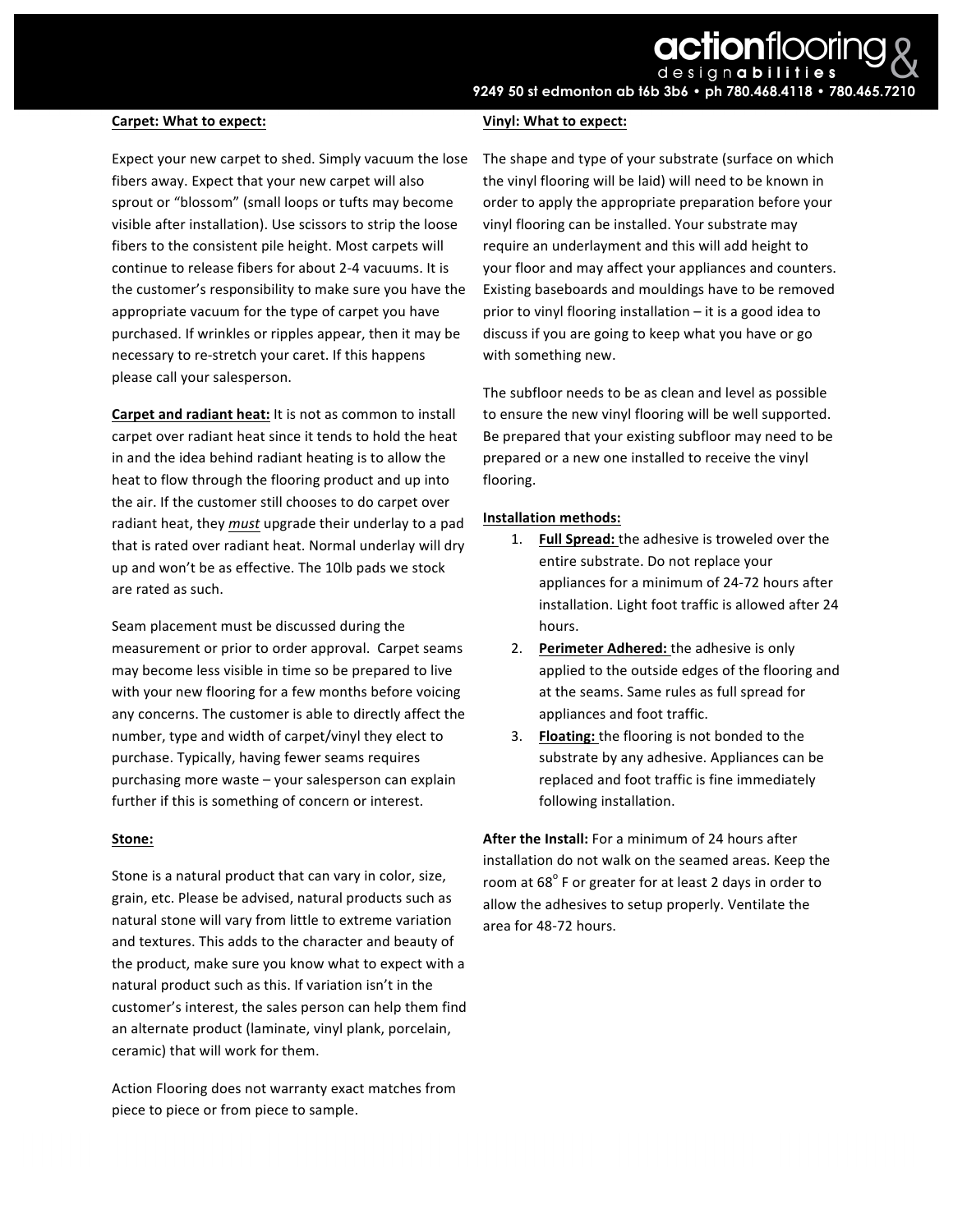# **actionfloorin** desianabi **9249 50 st edmonton ab t6b 3b6 • ph 780.468.4118 • 780.465.7210**

## **Wood flooring – What to expect:**

How do we determine which direction to install new wood flooring? Most homes in this area are built with a plywood subfloor which dictates that we lay the floor perpendicular to the floor joists for strength and stability. 

We lay out the floor (called "racking") and make sure that our board joints are spaced out a minimum of 6 inches and usually 9 inches or more. This provides a nicer appearance to the overall look of the floor and adds structural soundness as well.

We like to set up our saws outside but close to an access point near where your new flooring will be installed. We do this to keep interior dust to a minimum and your home as clean as possible. Living through a major remodeling is tough enough without having to do extra cleaning and we try to be respectful of that fact.

We blind nail the floor down with hardwood flooring cleats. We prefer to use these over staples because studies have shown that, over time, a cleat has more holding power than staples.

We check and document the floors moisture content and the humidity and temperature of the room. We only install the flooring when the wood flooring meets the parameters as set forth by the NWFA: National Wood Flooring Association (no difference greater than 4 percentage points between wood flooring and sub floor). 

### **Wood: What to Expect:**

Wood is a natural product that can vary in color, size, grain, etc. Please be advised, natural products such as hardwood will vary from little to extreme variation and textures. This adds to the character and beauty of the product, make sure you know what to expect with a natural product such as hardwood. If variation isn't in the customer's interest, the sales person can help them find an alternate product (laminate, vinyl plank, porcelain, ceramic) that will work for them. Action Flooring doesn't warranty exact matches from piece to piece or from piece to sample. Wood floors may have

imperfections in the wood, finish, and/or stain; please note that this is an acceptable characteristic.

Flooring will indent under high heel traffic (especially heels in disrepair) and the finish that is applied will not prevent the dents. Wood and laminate floors may squeak, pop, have hollow spots or make other noises.

Although your new floor may start tight together, as a natural product it will continue to absorb and release moisture. This natural process will cause the flooring to expand and contract from season to season resulting in cracks between some of the pieces in your floor.

## **Wood:** what are you responsible for?

Hardwood products require a humidifier, which is also necessary for warranty. The building should be completely closed in, with outside windows & doors in **place and in proper working order - ALL wet trades (drywall, paint, etc) should have completed their work** and be off site. Your air conditioning, heating, and **ventilation systems should be operating with the** temperature and relative humidity set at "normal living conditions" (between 60 & 80 degrees Fahrenheit and between 30-50 percent humidity) for at least 7-14 days prior to the new wood being delivered. The wood floor should then acclimate to conditions at the jobsite for 3 to 5 days.

Floating floors require an expansion gap at the perimeter of the room and at any columns. They are required to allow the laminate or floating hardwood to expand and contract as the temperature changes. You must have an expansion gap or the wood could buckle or crack due to the pressure.

After the job is completed, go over the entire job with the installer. Maintenance procedures should be reviewed along with proper protection of furniture (place protection under legs) before it is placed onto the new wood floor. Any items of concern should be addressed with our installer and salesperson. Remember that wood floors are an investment. The proper maintenance will give you years of beauty and enjoyment.